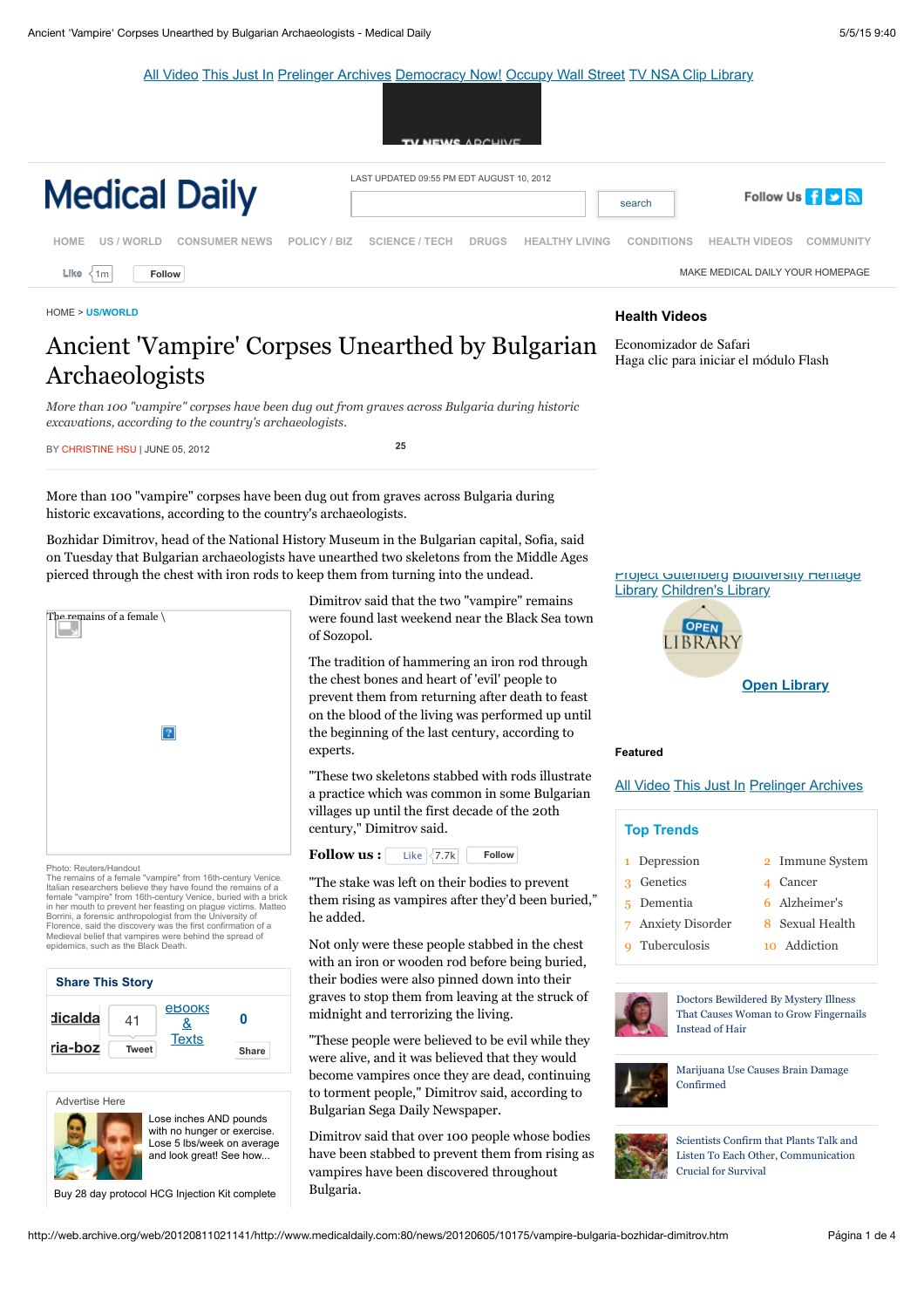

with HCG included for [\\$139.99 USPS Priority Mail](http://web.archive.org/web/20120811021141/http://ad.doubleclick.net/clk;259831251;76356811;m?http://ushcginjections.com/) Shipping \$6.95 in USA



[Buy vitamins that you should](http://web.archive.org/web/20120811021141/http://ad.doubleclick.net/clk;260266863;76356811;p?http://www.customvitamin.org) take for weight loss and support your diet plan. Get your customized vitamins

NOW!

Exclusive Healthy Trim Free [Trial Offer. Get High School](http://web.archive.org/web/20120811021141/http://ad.doubleclick.net/clk;260626357;76356811;n?http://affiliate.admtracker.com/rd/r.php?sid=501&pub=400964&c1=33universal&c2=&c3=) Skinny With Our Thermo Energy Booster!

"I do not know why an ordinary discovery like that became so popular. Perhaps because of the mysteriousness of the word "vampire," Dimitrov added.

Dimitrov said that "vampires" were often aristocrats and clerics.

"The curious thing is that there are no women among them. They were not afraid of witches," he said.

The word "vampire" comes from the original Slavic term "opyrb" or "opir" which later appears as "viper", "vepir", or "vapir".

During the Middle Ages, many people throughout Bulgaria and other parts of central Europe believed in vampires.

Alcoholics, thieves and murderers were often believed to be likely candidates to become vampires.

Vampires were believed to look completely normal often marrying and fathering children, but at night they would roam the countryside in search for victims to cure their bloodlust.

Published by Medicaldaily.com



## **LATEST NEWS**



[Woman Gets a Second Chance At](http://web.archive.org/web/20120811021141/http://www.medicaldaily.com/news/20120810/11445/brandie-osborne-heart-lung-kidney-failure-transplant.htm) Life After Heart and Kidney



**Transplants** [Walt Disney World Researchers Are](http://web.archive.org/web/20120811021141/http://www.medicaldaily.com/news/20120810/11444/walt-disney-world-cloning-human-faces.htm) Developing New Ways to Clone

Human Faces



Miracle 'Morgue' Baby Survives [After Being Sealed in a Coffin for 12](http://web.archive.org/web/20120811021141/http://www.medicaldaily.com/news/20120810/11443/morgue-miracle-buenos-aires.htm) Hours



[Brain Pacemaker Detects Seizures](http://web.archive.org/web/20120811021141/http://www.medicaldaily.com/news/20120810/11442/seizure-epilepsy-brain-pacemaker-electrical-activity-neurological-problems-science.htm) and Treats Epilepsy in Rats



[Print Yourself a 3-D Model of Your](http://web.archive.org/web/20120811021141/http://www.medicaldaily.com/news/20120810/11441/3d-ultrasounds-fetus-pregnancy.htm) Gestating Fetus



The Debate Continues: Can Aspirin [Lower One's Cancer Mortality Rate?](http://web.archive.org/web/20120811021141/http://www.medicaldaily.com/news/20120810/11440/aspirin-cancer-mortality-rate-reduction.htm)

The Psychology of Altruism: Is [Saving Others' Lives Inherently a](http://web.archive.org/web/20120811021141/http://www.medicaldaily.com/news/20120810/11439/fight-flight-heroism-competition-rewards-sikh-aurora.htm) Selfish Act?

[Can False Information Regarding](http://web.archive.org/web/20120811021141/http://www.medicaldaily.com/news/20120810/11438/pain-may-be-all-in-your-mind.htm) Pain Actually Cause Pain?

[Texas Man Goes Fishing and Loses](http://web.archive.org/web/20120811021141/http://www.medicaldaily.com/news/20120810/11436/fishing-tx-flash-eating-bacteria-man-leg.htm) Leg to Flesh-Eating Bacteria

Extinct

Dig Your Teeth Into This: While

Early Carnivorous Ancestors [Thrived, Vegetarian Ancestors Went](http://web.archive.org/web/20120811021141/http://www.medicaldaily.com/news/20120810/11435/australopithecus-africanus-paranthropus-robustus-vegetarian-carnivore.htm)



[Fat Thoughts Can Make You Fat, Study](http://web.archive.org/web/20120811021141/http://www.medicaldaily.com/news/20120808/11386/obesity-perception-negative-thoughts-normal-weight.htm) Says



Psychologists Discover How People [Subconsciously Become Their Favorite](http://web.archive.org/web/20120811021141/http://www.medicaldaily.com/news/20120514/9878/book-reading-experience-taking-psychology-character-fiction.htm) Fictional Characters



[New Brain Stem Cells Discovered](http://web.archive.org/web/20120811021141/http://www.medicaldaily.com/news/20120809/11391/nerve-cells-stem-cells-brain-cerebral-cortex-humans.htm)



### **Featured**

**[All Video](http://web.archive.org/details/movies) [This Just In](http://web.archive.org/search.php?query=mediatype:movies&sort=-publicdate) [Prelinger Archives](http://web.archive.org/details/prelinger)** [Democracy Now!](http://web.archive.org/details/democracy_now_vid) [Occupy Wall Stree](http://web.archive.org/details/occupywallstreet)[t](http://web.archive.org/details/nsa) TV

#### **ADVERTISEMENTS**





[Easy to personalize](http://web.archive.org/web/20120811021141/http://www.shutterfly.com/home/welcome.jsp?escFlag=1&s_tnt=17895:2:0) with your favorite photos.



you shine





[RunSMART Helping](http://web.archive.org/web/20120811021141/http://runsmartproject.com/coaching/)

runners

Connoisseurs 'Series [www.cawineclub.com](http://web.archive.org/web/20120811021141/http://www.cawineclub.com/)

**Recommendations**



**Sign Up** Create an account or **[log in](http://web.archive.org/web/20120707235337if_/http://www.facebook.com/plugins/recommendations.php?site=http%3A%2F%2Fwww.medicaldaily.com&action=recommend&width=300&height=400&header=true&colorscheme=light&linktarget=_blank&border_color&font#)** to see what your friends are recommending.

> **[Scientists Confirm that Plants Talk and](http://web.archive.org/web/20120707235337/http://www.facebook.com/l.php?u=http%3A%2F%2Fwww.medicaldaily.com%2Fnews%2F20120611%2F10247%2Fplants-communication-survival.htm&h=rAQGMVIVt) Listen To Each Other, Communication Crucial for Survival**

5,576 people recommend this.

**You Can Judge 90 Percent of a Stranger's [Personal Characteristics Just by Looking](http://web.archive.org/web/20120707235337/http://www.facebook.com/l.php?u=http%3A%2F%2Fwww.medicaldaily.com%2Fnews%2F20120612%2F10266%2Fshoes-personality-traits-characteristics.htm&h=bAQG8GddF) at Their Shoes** 3,817 people recommend this.

**[Stay Away from Negative Thoughts to](http://web.archive.org/web/20120707235337/http://www.facebook.com/l.php?u=http%3A%2F%2Fmedicaldaily.com%2Fnews%2F20120622%2F10408%2Fnegative-thoughts-rumination-depression-problem-solving.htm&h=cAQHFfSGa) Improve Problem Solving Ability** 1,016 people recommend this.

**Father of Six Admitted to Hospital for [Kidney Stone Told He's Actually a Woman](http://web.archive.org/web/20120707235337/http://www.facebook.com/l.php?u=http%3A%2F%2Fwww.medicaldaily.com%2Fnews%2F20120525%2F10042%2Fintersex-stevie-crecelius-kidney-stone.htm&h=JAQHMuI7G)** 88 people recommend this.

**[Thinking About Love Can Ease Pain and](http://web.archive.org/web/20120707235337/http://www.facebook.com/l.php?u=http%3A%2F%2Fwww.medicaldaily.com%2Fnews%2F20120626%2F10455%2Flove-eases-pain-stress-negative-emotions.htm&h=eAQFF-_hy) Stress**

**New Cancer Breath Test May Detect Early**

one person recommends that the person recommends that the person recommends that the person recommends that the<br>[Facebook social plugin](http://web.archive.org/web/20120707235337/http://developers.facebook.com/plugins/?footer=2)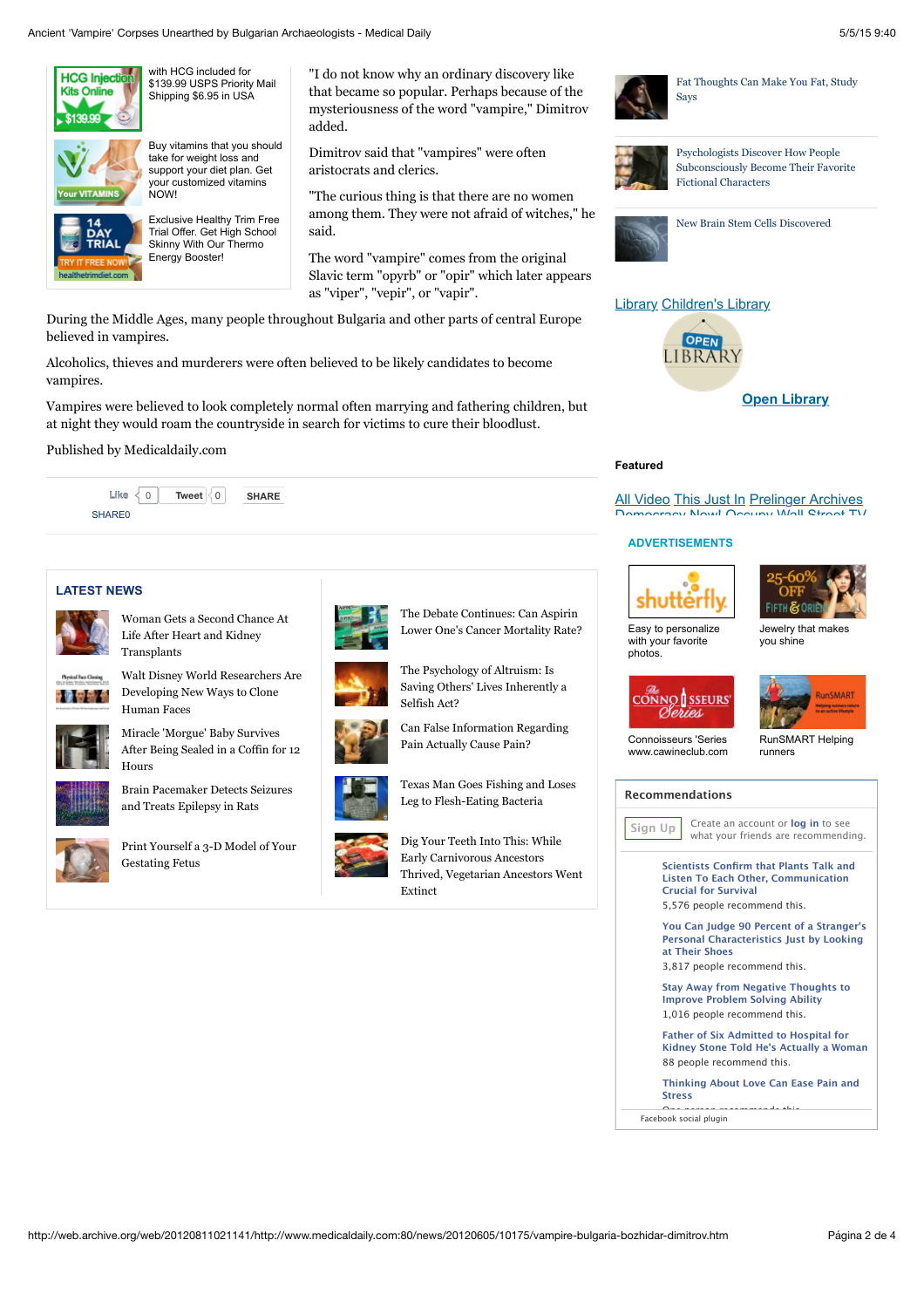